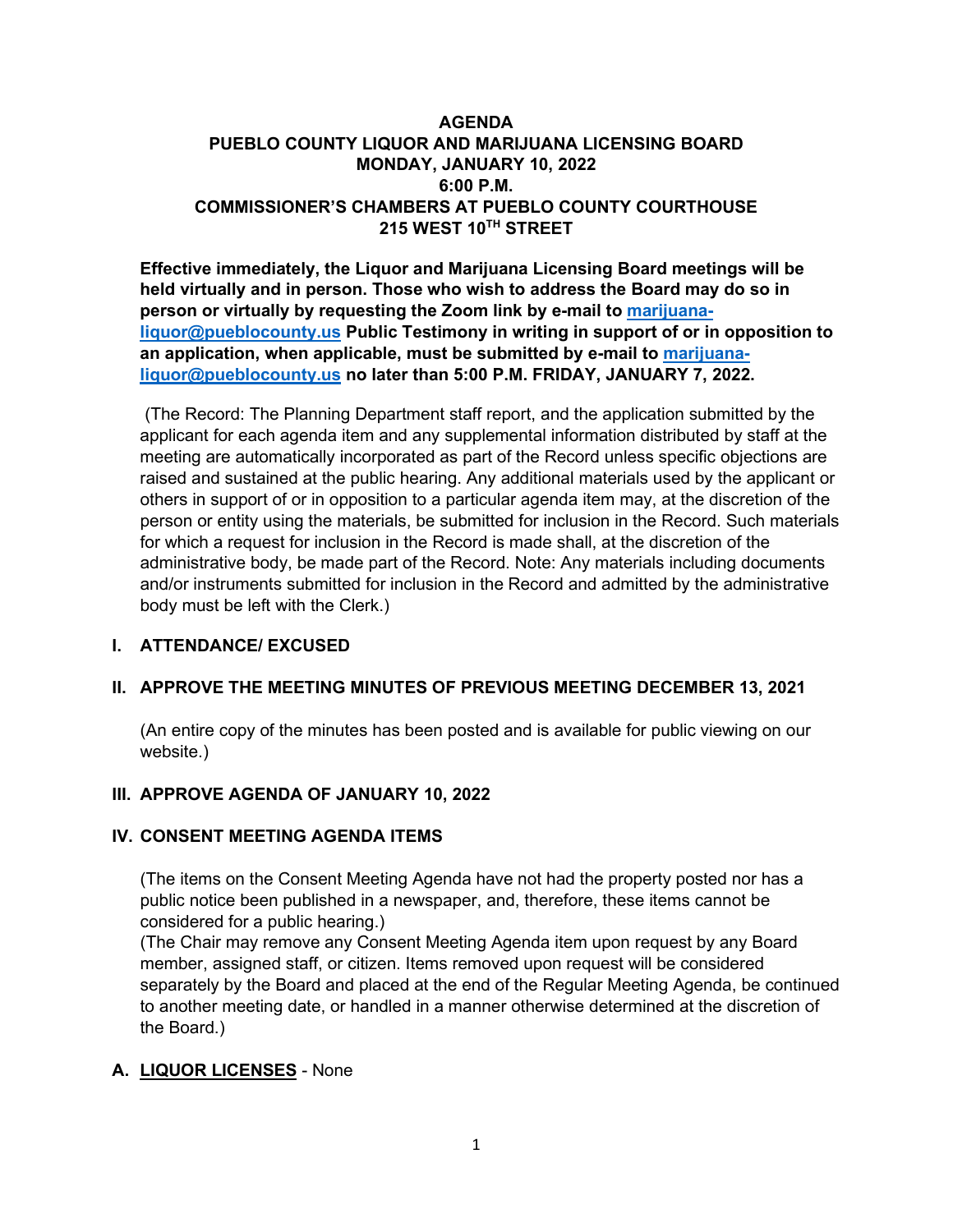# **B. MARIJUANA ESTABLISHMENT LICENSES**

#### 1. Renewals

- a) Renewal Application for a Retail Marijuana Cultivation Facility located at 9135 State Highway 96 West, Wetmore, Colorado 81253 submitted by High-Mark Enterprises, LLC.
- b) Renewal Application for a Medical Marijuana Products Manufacturer and Retail Marijuana Products Manufacturer located at 77 North Laser Drive Suite D, Pueblo West, Colorado 81007 submitted by HWMF, LLC dba Rockin' Extracts.
- c) Renewal Application for a Retail Marijuana Cultivation Facility located at 1905 Pope Valley Ranch Road, Pueblo, Colorado 81005 submitted by Island Group, LLC dba Limonene Farms.
- d) Renewal Application for a Medical Marijuana Cultivation Facility located at 1640 Siloam Road, Pueblo, Colorado 81005 submitted by Potco, LLC dba Potco.
- e) Renewal Application for a Retail Marijuana Cultivation Facility located at 1640 Siloam Road, Pueblo, Colorado 81005 submitted by Potco South, LLC.
- f) Renewal Application for a Retail Marijuana Cultivation Facility located at 7428 Rex Road, Pueblo, Colorado 81005 submitted by Quality Choice Alternative Care Center, LLC dba Quality Choice.
- g) Renewal Application for a Medical Marijuana Cultivation Facility located at 83 North Magneto Drive, Pueblo West, Colorado 81007 submitted by Three Rivers Development, LLC dba Three Rivers Dispensary.
- h) Renewal Application for a Medical Marijuana Store located at 1714 Santa Fe Drive, Pueblo, Colorado 81006 submitted by Three Rivers Development, LLC dba Three Rivers Dispensary.
- i) Renewal Application for a Retail Marijuana Cultivation Facility located at 77 North Magneto Drive, Pueblo West, Colorado 81007 submitted by Three Rivers Development, LLC dba Three Rivers Dispensary.
- j) Renewal Application for a Retail Marijuana Products Manufacturer located at 3375 South Interstate 25, Pueblo, Colorado 81004 submitted by Wolfe Xtracts, LLC.
- 2. Change of Ownership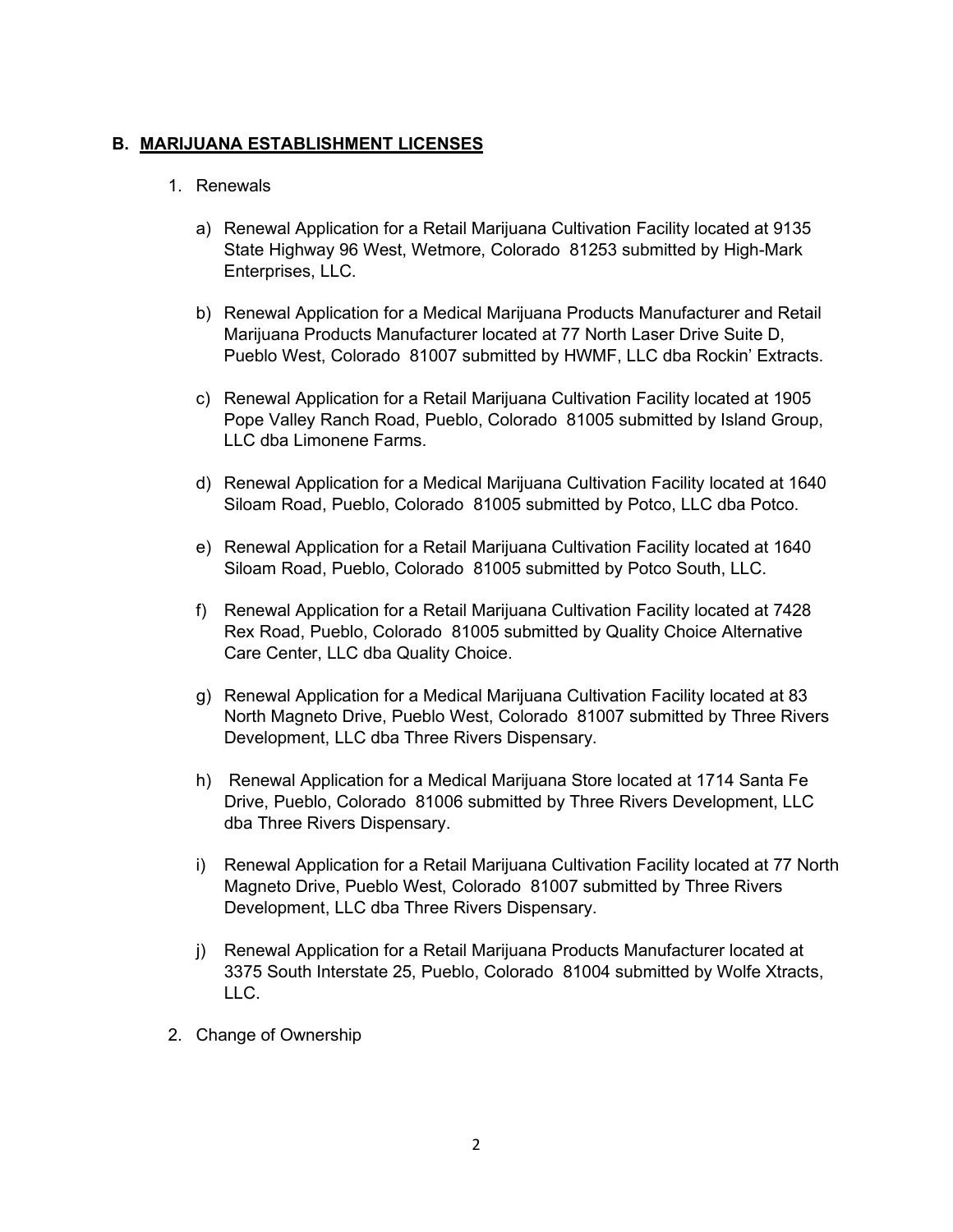- a) Change of Ownership Application for a Retail Marijuana Store located at 2565 North Interstate 25, Pueblo, Colorado 81008 submitted by LivWell IV, LLC dba LivWell.
- 3. Transfer of Ownership
	- a) Transfer of Ownership Application for a Retail Marijuana Cultivation Facility located at 168 East Assembly Drive, Pueblo West, Colorado 81007 submitted by Clearwater Exotics, LLC transferring from Pam's Farms, LLC.
- 4. Hearing Officer Order
	- a) Approval of Hearing Officer Findings and Order for a Retail Marijuana Store located at 749 East Enterprise Drive, Pueblo West, Colorado 81007 submitted by Concentrate, LLC dba Wolfpac Cannabis.
	- b) Approval of Hearing Officer Findings and Order for a Retail Marijuana Products Manufacturer located at 36 North Fabrication Drive, Unit C, Pueblo West, Colorado 81007 submitted by Gas and Grass, LLC dba Rollup.
	- c) Approval of Hearing Officer Findings and Order for a Medical Marijuana Cultivation Facility located at 152 East Industrial Boulevard, Pueblo West, Colorado 81007 submitted by Long Gone Farms, LLC dba Steel City Meds Medical Dispensary.
	- d) Approval of Hearing Officer Findings and Order for a Retail Marijuana Cultivation Facility located at 1201 Siloam Road, Pueblo, Colorado 81005 submitted by Masters Farm, LLC dba Lady Jane.
	- e) Approval of Hearing Officer Findings and Order for a Retail Marijuana Cultivation Facility located at 8440 West Highway 96, Suite B, Pueblo, Colorado 81005 submitted by Newco Ventures, LC dba Southern Flower.
	- f) Approval of Hearing Officer Findings and Order for a Retail Marijuana Store located at 2285 North Interstate 25, Pueblo, Colorado 81008 submitted by Syl's, LLC dba Strawberry Fields.
	- g) Approval of Hearing Officer Findings and Order for a Medical Marijuana Cultivation Facility, Medical Marijuana Products Manufacturer and Retail Marijuana Products Manufacturer located at 1650 Siloam Road, Pueblo, Colorado 81005 submitted by Yeti Farms, LLC.

## **V. REGULAR HEARING AGENDA ITEMS**

**A. LIQUOR LICENSES** – None